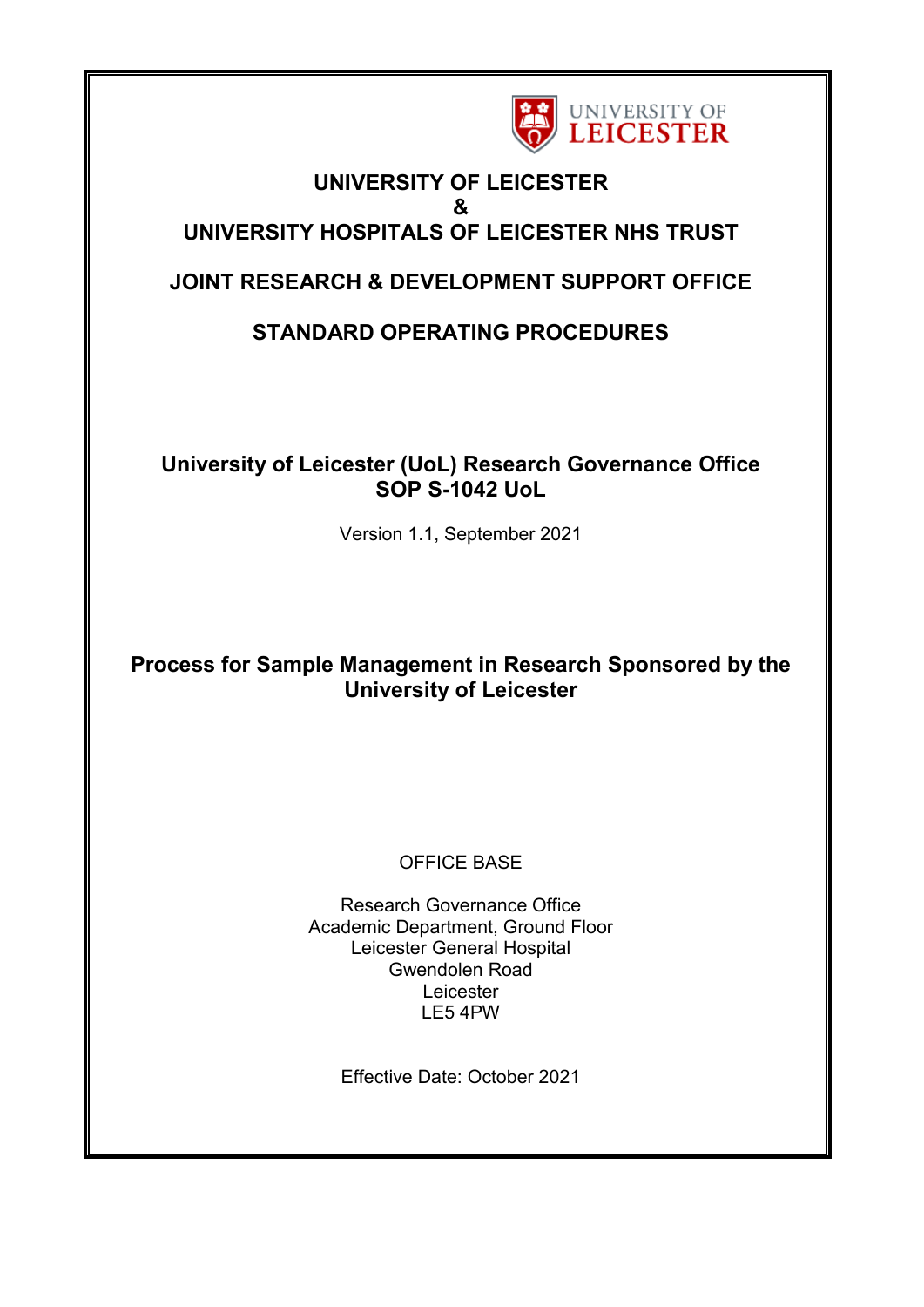**Standard Operating Procedure: S-1042 UoL Process for Sample Management in Research Sponsored by University of Leicester (UoL) Research Governance Office**



#### **1 Introduction**

The aim of this Standard Operating Procedure (SOP) is to define the process for sample management in research sponsored by University of Leicester (UoL).

#### **2 Scope**

This SOP applies to all studies sponsored by UoL where samples are taken from human participants including archived and existing collections.

#### **3 Procedure**

#### **3.1 General Requirement for Sample Management**

The Chief Investigator (CI) should maintain oversight of samples collected for a trial, however this can be delegated to a member of the trial team. This must be clearly documented on the Delegation of Authority Log (see Appendix 1 to SOP S-1021). Samples must only be collected and processed in accordance with the trial protocol and consent. Instructions and processes for key activities relating to the management of samples should be detailed in either the protocol or a separate document such as a Laboratory Manual or study specific Sample Processing SOP.

Documents necessary to record sample management should be ready for implementation prior to the collection of the samples.

The Research & Enterprise Division (RED) Contracts team should be consulted for advice on the legal requirements including material transfer agreements and service level agreements where samples are sent to an external organisation for storage or analysis. This should also be checked where UHL is the host site.

Before analysis of clinical trial samples can be performed a laboratory protocol/analysis plan should be generated.

#### **3.2 Sample Labelling**

For the purpose of sample identification, samples should be labelled clearly with the following minimum information:

- Trial identification (e.g. Trial Number or Trial short name).
- Subject ID number or initials.
- Date and time of collection or sampling visit time point.
- Type of specimen.
- For aliquots of the sample a distinguishing sub factor (e.g. Visit 1\_1, Visit 1\_2 etc.).

Note: Under no circumstance should the patient name, hospital number, address or DOB be added to the sample label.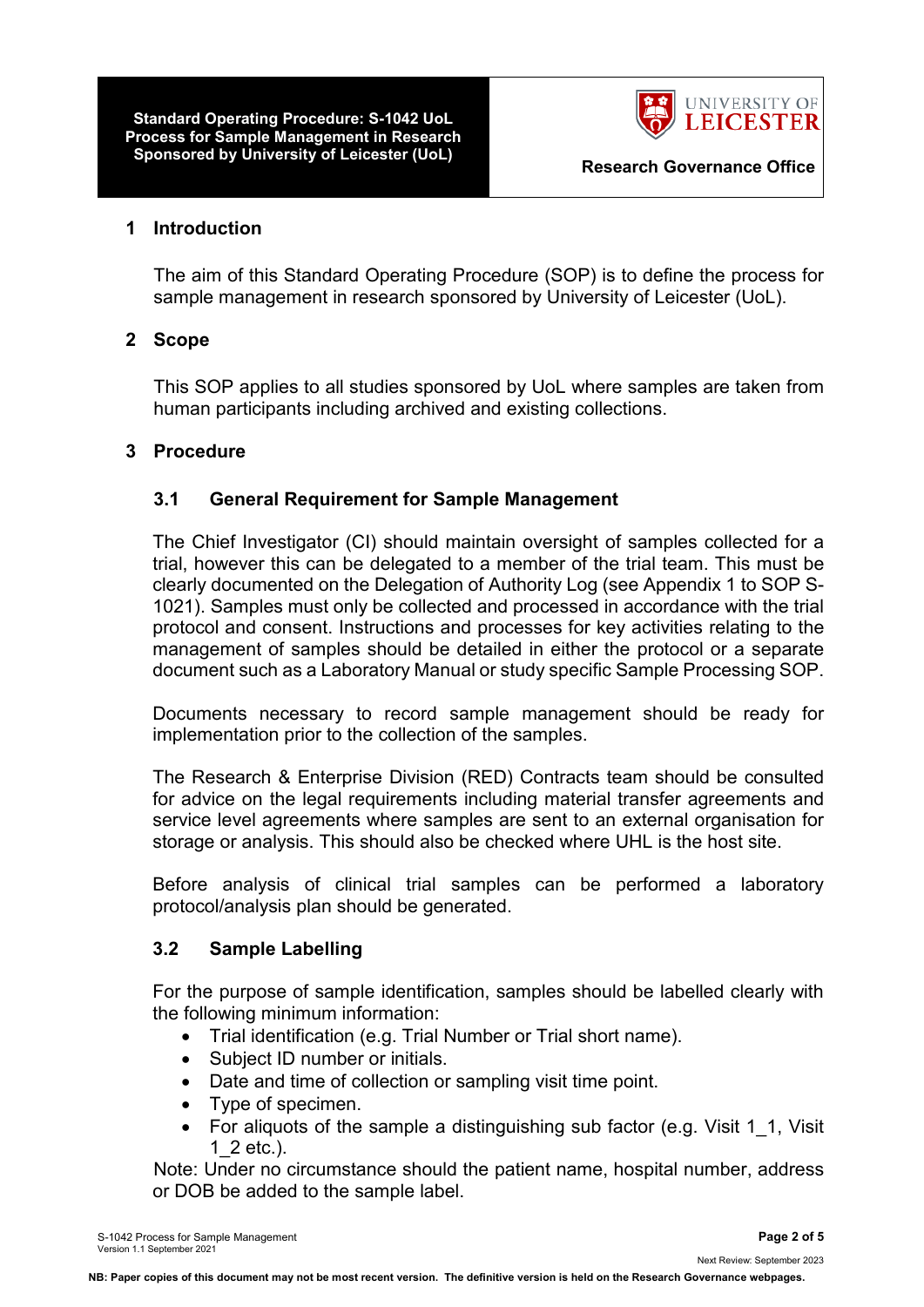Sample labels can be pre-printed and generated locally with the required details, ensuring that the labels are freezer/nitrogen proof if required. If handwritten on the sample, a permanent freezer/nitrogen proof marker pen should be used.

### **3.3 Sample Storage**

A system for recording the storage conditions within the fridge/freezer or other must be in place to ensure storage conditions are kept within defined limits and meet protocol requirement such as:

- Utilisation of an automated system such as Tutela etc.
- Completion of a manual daily temperature log (template provided in Appendix 1a/1b) recording min/max and current temperature.
- The level of Nitrogen in Nitrogen storage vessels (template provided in Appendix 1c) should be monitored.

Where local procedures do not exist, the templates provided in Appendices 1a-1c can be utilised.

A copy of the temperature monitoring log should be filed in the Trial Master File at the end of the study.

Samples should be stored upright and in a labelled container suitable for the required storage condition.

A system should be in place to report any temperature excursions and record the actions taken.

# **3.4 Sample Tracking**

Sample tracking is necessary to provide a chain of custody and audit trail of samples from collection to disposal. Sample tracking can be tracked on an automated system e.g. Openspecimen etc. or manually on a sample tracking log. Where local procedures do not exist the template provided in Appendix 2 can be utilised.

When completing a sample tracking log the following points should be considered:

- The tracking log should be completed in a timely and GCP compliant manner.
- A new row/entry should be used for each time point.
- "Ditto" or brackets should not be used when booking in multiple samples.
- Storage locations must refer to room number and equipment ID in which samples are stored. Specific storage location within a fridge/freezer/nitrogen storage vessel must record the exact location e.g. column and row number within a box/tray/shelf/column/tray. Ensure that storage vessels are clearly labelled externally with a contact name and number.

# **3.5 Sample Shipping**

If samples are shipped for storage or analysis the following points should be considered:

• Date of shipment and destination recorded on the sample tracking log.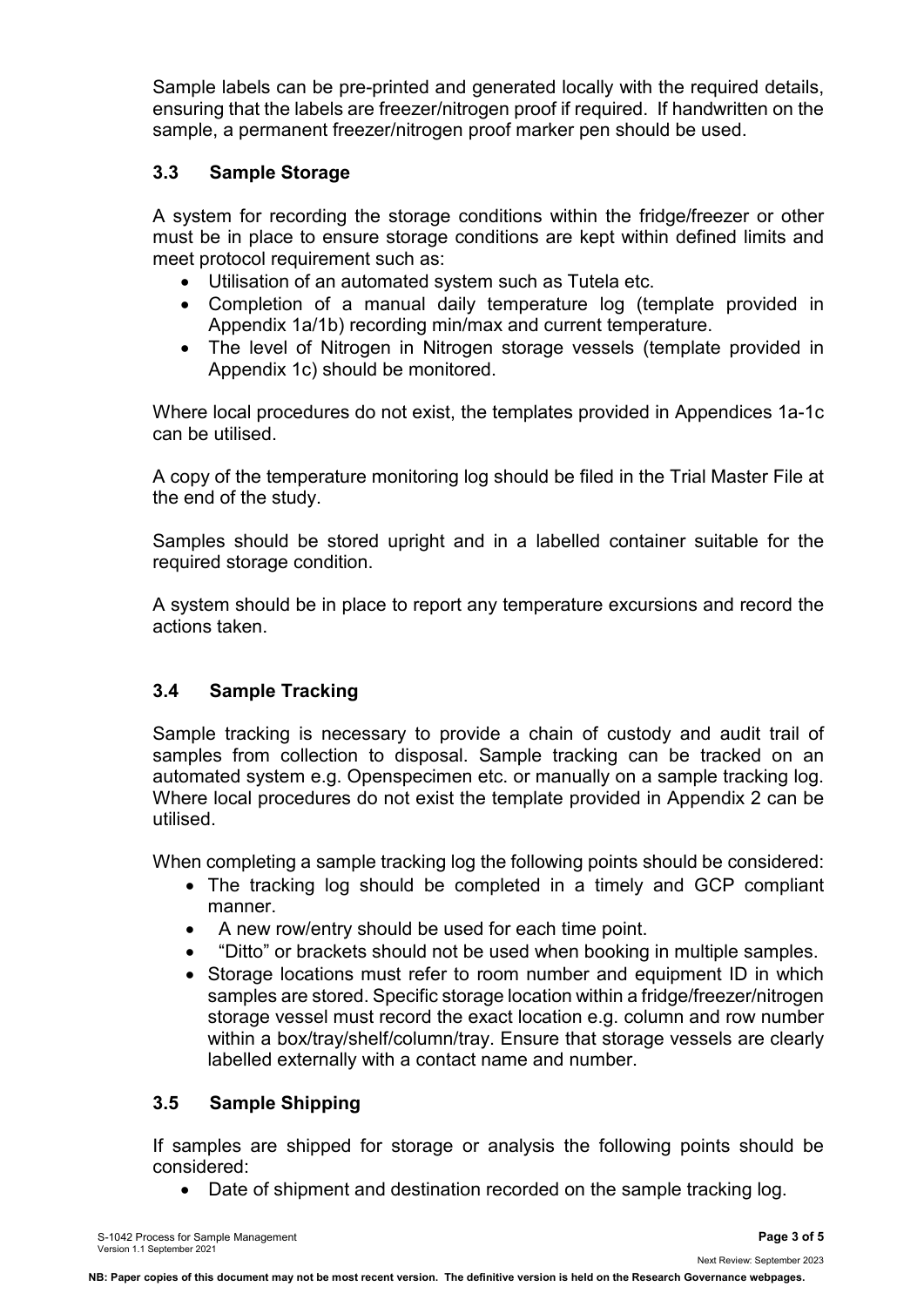- Samples should be packaged to the relevant [IATA regulations](http://www.iata.org/publications/dgr/Pages/index.aspx) and in accordance with details listed in Appendix 4.
- A copy of the sample tracking log listing the samples sent should accompany the samples shipped.
- If transported by courier then copies of the shipping documents should be filed in the lab section of the TMF.
- Confirmation of receipt should be requested from the receiving site.

### **3.6 Sample Receipt**

When receiving samples the following points should be considered:

- The number of samples expected should match the number of samples received and be in accordance with shipping documents.
- Samples should be labelled appropriately and any participant identifiable information is removed and reported to the relevant sites accordingly.
- Samples should have arrived in an intact state and in the expected condition i.e. frozen, cold, room temperature. If this is not the case, then the shipping site must be informed.
- A receipt should be sent to the shipping site to confirm receipt.
- The samples should subsequently be stored in accordance with the requirements specified by the shipping site prior to sample receipt.
- A sample tracking log should be updated as appropriate to clearly document the chain of custody.

# **3.7 Sample Disposal or Long Term Storage**

Once a trial end of study notification declaration has been submitted, it will be necessary for any remaining samples to be disposed of or transferred for long term storage in a HTA licensed area in accordance with the IRAS form and dependant on the participants consent status. The study sample end of study notification form (Appendix 3) should be completed and returned to the Sponsor at the same time as the end of study declaration to REC.

Samples must be disposed of or transferred to long term storage within twelve (12) months of end of study notification.

If consent has been given for storage for future research, then any relevant samples must be transferred to suitable storage within a Human Tissue Authority (HTA) licensed premises. Consent forms must be retained for the duration of sample storage.

Sample disposal must be documented on the sample tracking log.

If samples have previously been moved to an HTA licensed area and now require disposal, the HTA Disposal Form should be utilised (see Appendix 1 to SOP HTA-1001 UoL).